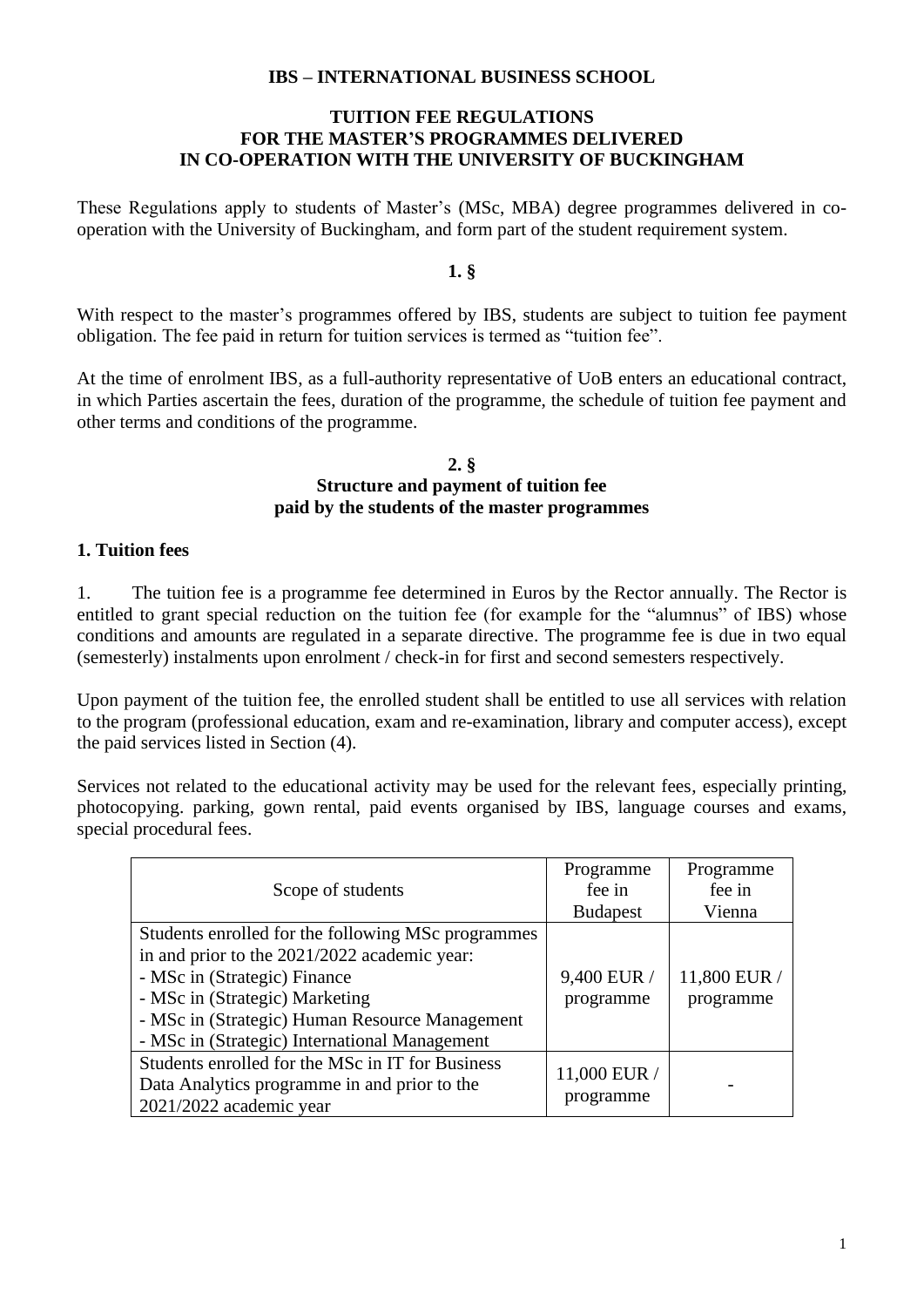| Students enrolling to the following programmes in<br>2022/2023 and later:<br>- MSc in Strategic Finance<br>- MSc in Strategic Marketing<br>- MSc in Strategic Human Resource Management<br>- MSc in (Strategic) International Management<br>- MSc in IT for Business Data Analytics | 11,800 EUR /<br>programme | 11,800 EUR /<br>programme |
|-------------------------------------------------------------------------------------------------------------------------------------------------------------------------------------------------------------------------------------------------------------------------------------|---------------------------|---------------------------|
| Students enrolling for the MBA programmes in                                                                                                                                                                                                                                        | 12,400 EUR /              |                           |
| 2018/2019 and later                                                                                                                                                                                                                                                                 | programme                 |                           |

2. If the student fails to deliver the academic requirements undertaken for the given semester, it shall not be entitled to any refund on the tuition fee, but in the next educational period it shall be entitled to continue his/her studies in active status upon fulfilling the payment requirements listed in (1) above, up until the maximum duration of the programme as determined by the Study and Examination Regulations.

3. The amount of the tuition fee is specified in EUR and remains unchanged from the enrolment to the end of the studies on the given programme, and its due dates are regulated by § 4 of these regulations.

# **2. Charges related to payment of the tuition fee**

A) Procedural fee due to non-standard payment method or schedule of the tuition fee

All payment methods or schedules deviating from standard methods and schedules shall be subject to the individual permission of the Rector, upon payment of an additional procedural fee, in amount of 5% of the tuition fee. The fee contains the penalty forfeit, banking and postage charges and any administrational additional expenses. Sums in the individual permission must be stated in EUR; if the student wishes to pay in HUF, the conversion rates stated in § 2 Section (4) shall be applied.4.

- B) Additional procedural fees
- a) if the student does not complete the programme within the timeframe set forth by the standard curriculum, and therefore checks in for a  $4<sup>th</sup>$  or later semester, student shall pay a 750 EUR status activation fee in each semester.
- b) if the student needs to retake any module including the dissertation module then, from the 4<sup>th</sup> semester, a 250 EUR module retake fee shall be charged for each module, regardless whether the entire coursework (by full retake or by referral) or only an exam is to be completed.

## **3. Other administrative and service fees**

A) Application fee

Students who apply to the programme shall pay a one-off, non-refundable application fee of (currently) 100 EUR. The application fee is not part of the tuition fee. Any changes to the amount of the application fee in respect of the academic year starting in the next calendar year shall be published by IBS on the institution's website by 31 October.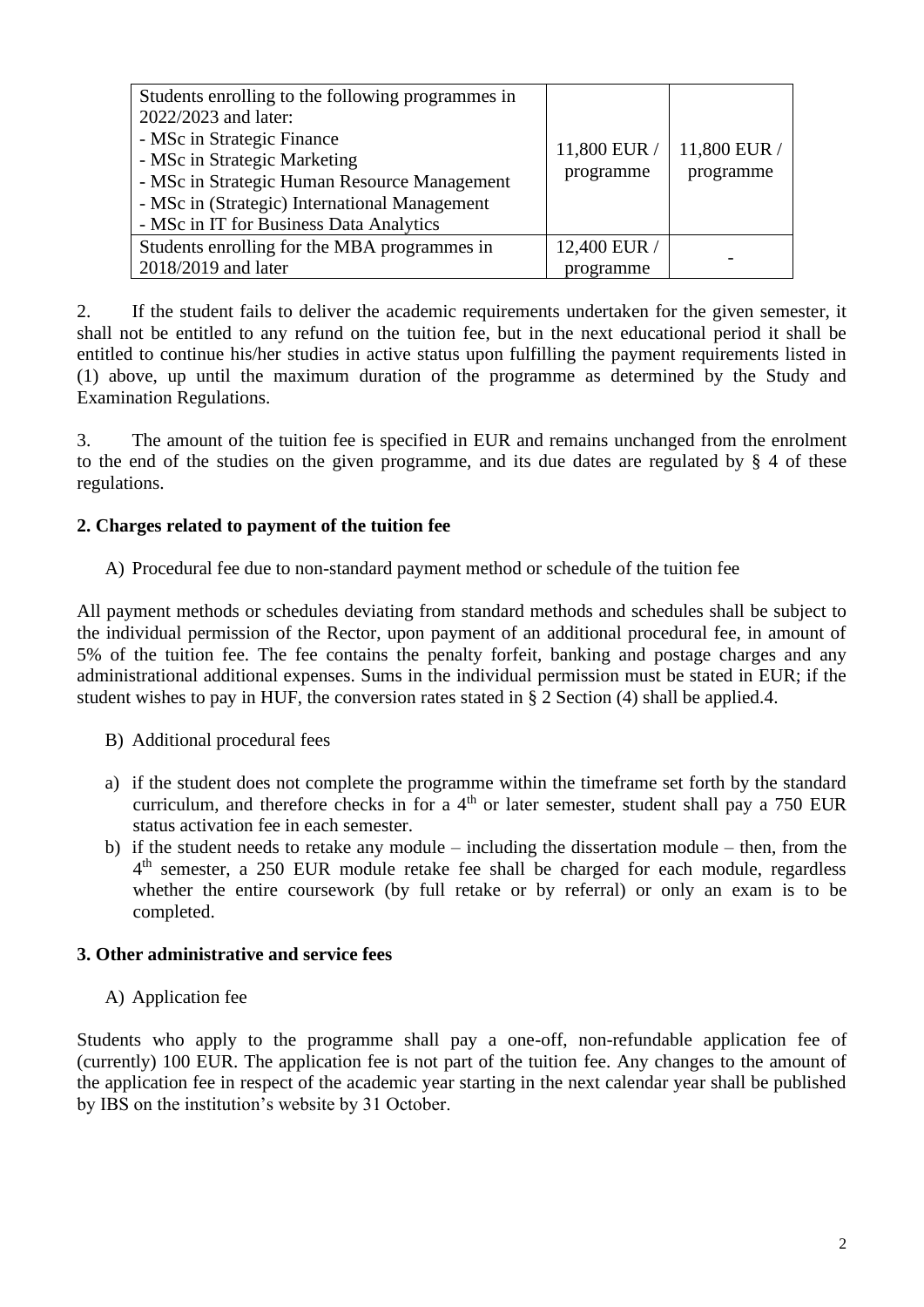## B) Registration fee

Students with non-EU citizenship shall make a one-off, non-refundable registration fee payment of (currently) EUR 900 at the time of enrolment. The registration fee is not part of the tuition fee. Any changes to the amount of the registration fee in respect of the academic year starting in the next calendar year shall be published by IBS on the institution's website by 31 October.

C) Extraordinary oral assessment or interview

If the Student does not pick up his/her degree certificate (diploma supplement, transcript) at IBS, the School will send it to the Student by post (registered mail) to Hungary and abroad, free of charge. Mailing by courier is only possible upon the Student's written request and at the Student's own cost.

D) Guest students

Students in student legal relationship with other higher education institutions participating at the partial education programmes of IBS shall make a payment of 950 EUR tuition fee per module registered for, unless they study at IBS within the framework of an inter-institutional agreement or student exchange programme.

## **4. Student loans received by the institution**

If the Student wishes to pay the tuition fee out of a student loan that is paid by the creditor directly to the institution, they must submit a request to this effect to [request@ibs-b.hu.](mailto:request@ibs-b.hu) Upon receipt of the required certificates IBS shall establish/activate the student's legal status for the upcoming semester. If the student loan is not disbursed to the institution for any reason, the student is obliged to pay the tuition fee for the given semester with immediate effect.

### **5. HUF payment of fees stated in EUR**

The tuition fees and other fees stated in Euros. Students registered on the Budapest programme may choose to pay the tuition fee in Hungarian Forints. The HUF equivalents of the tuition fees, valid for a given semester, shall be published by IBS in the guidelines for registration, based on the following calculation:

HUF equivalent of tuition fee = Tuition fee in EUR, multiplied by the 6-month average of the currency rate, multiplied by (100% plus the difference between the average HUF and average EUR interest rates for the preceding 6 months)

> *Definitions: 'Tuition fee in EUR' = the amount as defined in Section (1) of §2 above '6-month' = the 6 calendar months preceding the semester (1 January – 30 June; 1 July – 31 December) 'Currency rate' = the rate of exchange for which Erste Bank sells Euros for Forints to private persons 'Averaged' = the arithmetic mean of the rates published for each workday 'HUF interest rate' = the prime rate of interest published by the Hungarian National Bank 'EUR interest rate' = 6-month EURIBOR interest rate*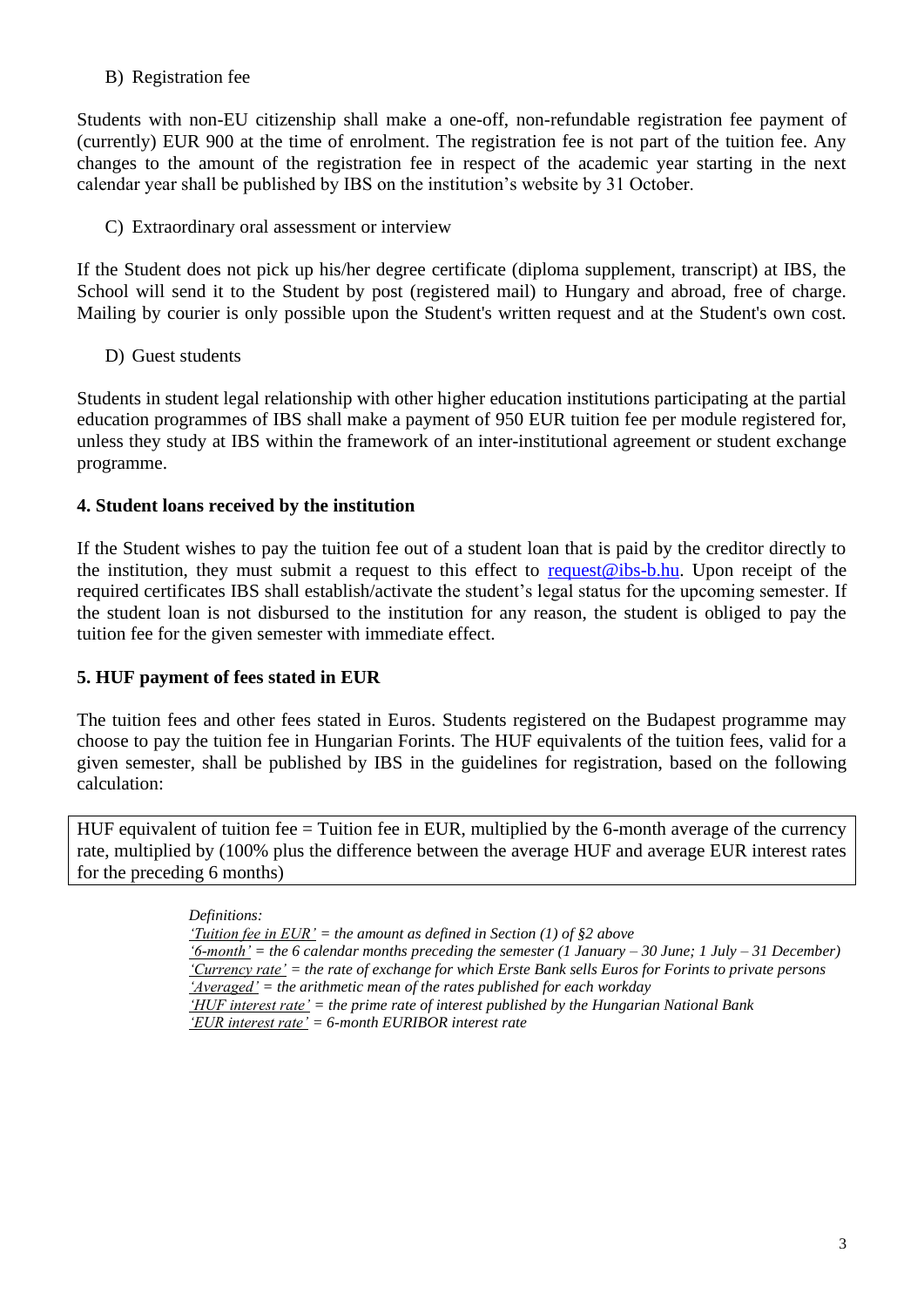#### **3. § Scholarships, tuition fee reductions**

## **1. Budapest-Vienna Masters scholarship**

The Budapest-Vienna Masters Scholarship provides a 10-35% discount on the first tuition fee payment, which can be either the first semester or the full programme tuition fee. Students who have fulfilled the admission requirements become eligible for the scholarship on condition that they

- have a CGPA above 3.00 in a bachelor's degree, or above 75% in any other system of study, and
- have an IELTS score of 7.0 or higher, a TOEFL score of 94 (iBT), or equivalent, and
- apply for the scholarship in a motivation letter of at least 200 words

The amount of the scholarship depends on the CGPA score as shown in the table below:

| <b>CGPA</b> score | <b>Scholarship discount</b> |
|-------------------|-----------------------------|
| 4,00              | 35%                         |
| $3,80 - 3,99$     | 30%                         |
| $3,60 - 3,79$     | 25%                         |
| $3,40 - 3,59$     | 20%                         |
| $3,20 - 3,39$     | 15%                         |
| $3,00 - 3,19$     | 10%                         |

The Head of the Centre for Marketing and Admissions shall decide on the award of the scholarship on the basis of the documents submitted and the cover letter. The decision may be appealed to the Rector.

### **2. Dr Frances Robinson Scholarship**

The Dr Frances Robinson Scholarship provides a 75% discount on the total tuition fee of the Master's programme and is available to one new student admitted to an IBS Master's programme each semester. To apply for the scholarship, students must have an outstanding undergraduate degree and submit a 1 page English-language cover letter. The Rector, on the recommendation of Dr Frances Robinson, will decide on the award of the scholarship. The decision is not subject to appeal.

3. Scholarships cannot be combined.

## **4. §**

### **Tuition fee payment regulations**

1. The tuition fee is due in two instalments, at the date of enrolment / check-in for the first and second semesters respectively.

Students who fail to make the payment of the due tuition or registration fees, or fees related to payment of the tuition fee, or have any other financial or administrative debt towards the institution shall not be allowed to enrol check in for the respective semester, furthermore shall be unauthorized to have resort to the services provided by IBS (including password-protected online services). In the case of other debts to IBS (fees listed in Section 2.§ 3 and library fines), IBS shall impose the academic restrictions mentioned above only if the total debts exceeds 200 EUR, except at the commencement of the final semester, by which time Student must clear all debts.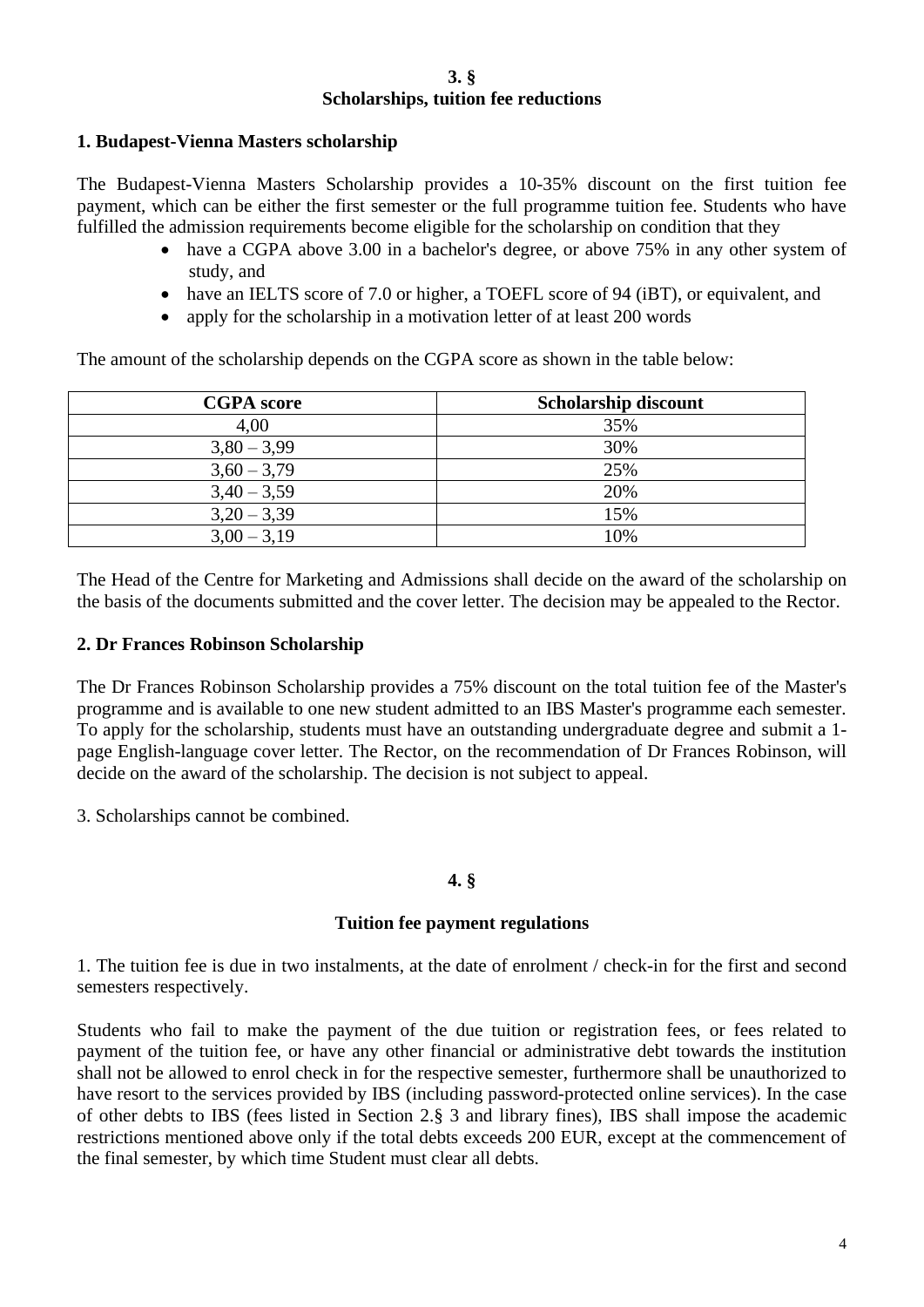In case of a default payment exceeding 15 days with regards to an authorised debt against IBS, IBS shall notify the student in writing about the due payment of the tuition within the additional deadline set forth by the notification. If the students within the defined additional deadline fail to make the payment of the payment arrear towards IBS, IBS shall have the right to change the student's legal relationship to passive immediately resulting in the educational and financial consequences set forth by the Study and Exam Regulations and these rules and regulations. .

2. The tuition fees shall not be claimed back in whole or in part, by taking the following cases into consideration:

- a. If a student from any of the European Union member states prior to the first day of the term time requests the termination of its student legal relationship, or the declaration of the term as a passive term, it shall be entitled to reclaim the full amount of tuition fee that has been paid.
- b. If a student requests a passive semester or the termination of its student contract after the beginning of the semester's term time, but within one calendar month of the first day of the semester time, the student shall be provided an opportunity to use 80% of tuition fee paid for the given semester to cover part of the tuition fee in a later semester, within 1 calendar year. Only students from the European Union may reclaim tuition fees that have been paid but not used.
- c. if a student, after the beginning of the semester's term time, but within one calendar month of the first day of the term time, requests and receives permission for transfer to another academic programme within IBS (with or without claiming passive status on the original academic programme), the tuition fees already paid must be counted against the required fees of the new programme; any difference (if the new programme has a higher fee) must be paid by the student, or (if the new programme has a lower fee) be refunded to the student.
- d. if a student from outside the European Union, who has enrolled / checked in for the semester, through no fault of his/her own fails to receive a visa / residency permit, they shall be entitled to reclaim 1.) the tuition fee paid for the given semester minus 20% of its standard list price; 2.) the full amount of any tuition fees pre-paid for later semesters (if relevant). For new students, the registration and the 100 EUR application fee are non-refundable. This refund can be claimed until the last day of the coursework period of the given semester (last teaching day).
- e. If a student outside the European Union received a visa / residency permit but fails to start or continue his/her studies, he/she shall not be entitled to reclaim the tuition fee. The registration and application fees are also non-refundable in this case.
- f. If the student from outside the European Union failing to start or continue his/her studies possesses a residence permit in Hungary/Austria unrelated to his/her studies at IBS, he/she shall be entitled to refunds according to a)-b) above. The registration and application fees are non-refundable in this case either.
- g. If, due to unavoidable external circumstances (e.g. in connection with regulations related to a pandemic), IBS provides education and assessments (or part of them) in online format instead of services requiring personal presence, the student shall not be entitled to reclaim the tuition fee either in full or in part.
- h. If IBS terminates the student's contract for the reason of the student violating norms of decent behaviour, causing damage to the interests and the community of IBS, the student shall not be entitled to reclaim the tuition fee. The registration and application fees are non-refundable in this case either.